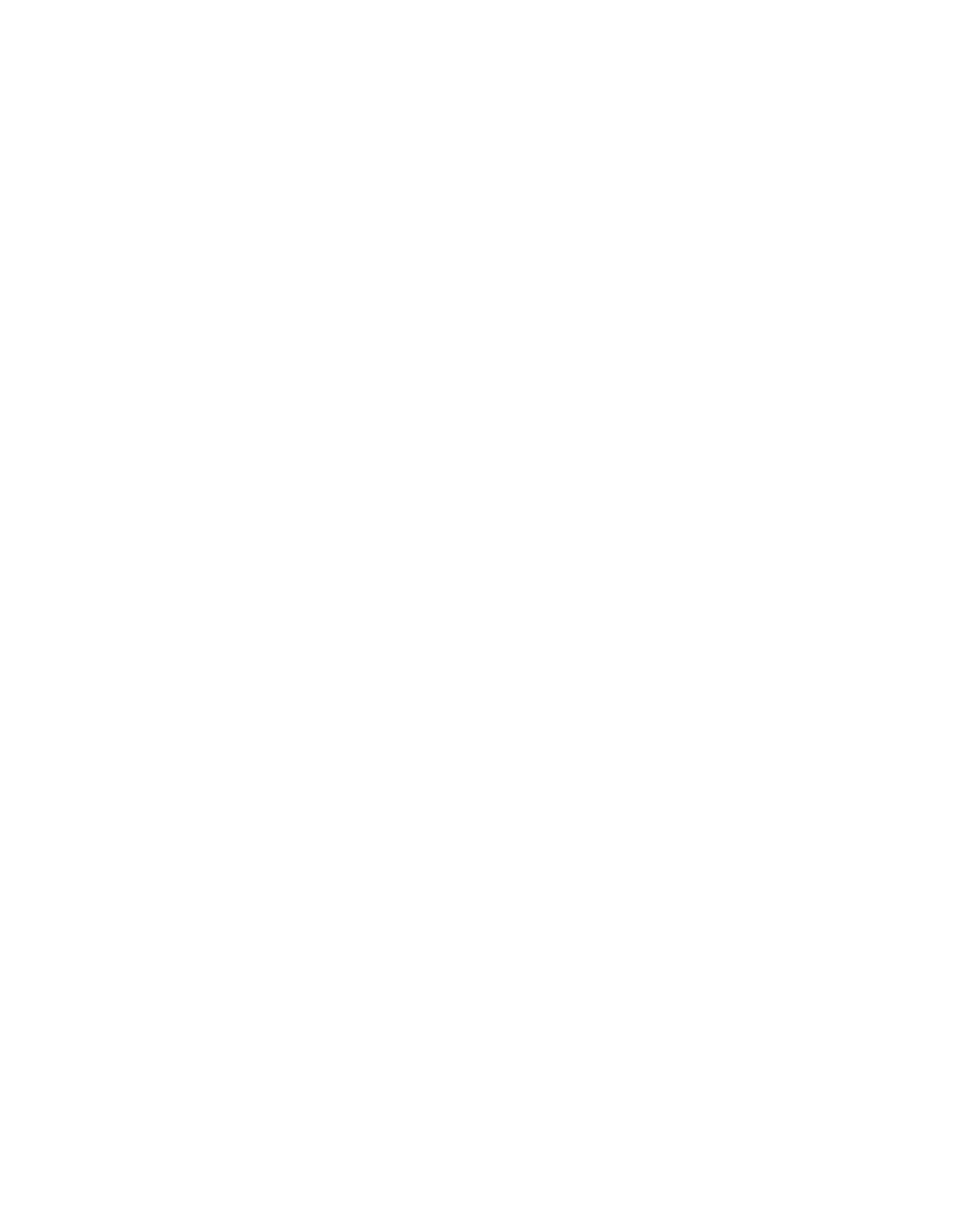#### **BURKE, Justice.**

[¶1] Craig Beyer appeals the denial of his motion to correct an illegal sentence. We affirm.

#### *ISSUE*

[¶2] Mr. Beyer presents a single issue:

Did the district court abuse its discretion and impose an illegal sentence when it denied the Appellant credit for time served on probation in a court-ordered drug treatment program?

#### *FACTS*

[¶3] On July 26, 2002, the State filed an information charging Mr. Beyer with one count of felony child abuse in violation of Wyo. Stat. Ann. § 6-2-503(b)(i) (LexisNexis 2001) and misdemeanor battery of a household member in violation of Wyo. Stat. Ann. §  $6-2-501(b)$  and (e).<sup>1</sup> Pursuant to a plea agreement, Mr. Beyer pled guilty to the charge of

<sup>1</sup> Wyo. Stat. Ann.  $\S$  6-2-503(b) states:

 $\overline{a}$ 

Except under circumstances constituting a violation of W.S. 6-2-502, a person is guilty of child abuse, a felony punishable by imprisonment for not more than five (5) years, if a person responsible for a child's welfare as defined in W.S.  $14-3-202(a)(i)$  intentionally or recklessly inflicts upon a child under the age of eighteen (18) years:

> (i) Physical injury as defined in W.S.  $14-3-202(a)(ii)(B)$ , excluding reasonable corporal punishment.

Wyo. Stat. Ann. § 14-3-202(a)(ii)(B) (LexisNexis Supp. 2002) states:

"Physical injury" means any harm to a child including but not limited to disfigurement, impairment of any bodily organ, skin bruising if greater in magnitude than minor bruising associated with reasonable corporal punishment, bleeding, burns, fracture of any bone, subdural hematoma or substantial malnutrition.

Wyo. Stat. Ann. § 6-2-501 states, in pertinent part:

(b) A person is guilty of battery if he unlawfully touches another in a rude, insolent or angry manner or intentionally, knowingly or recklessly causes bodily injury to another.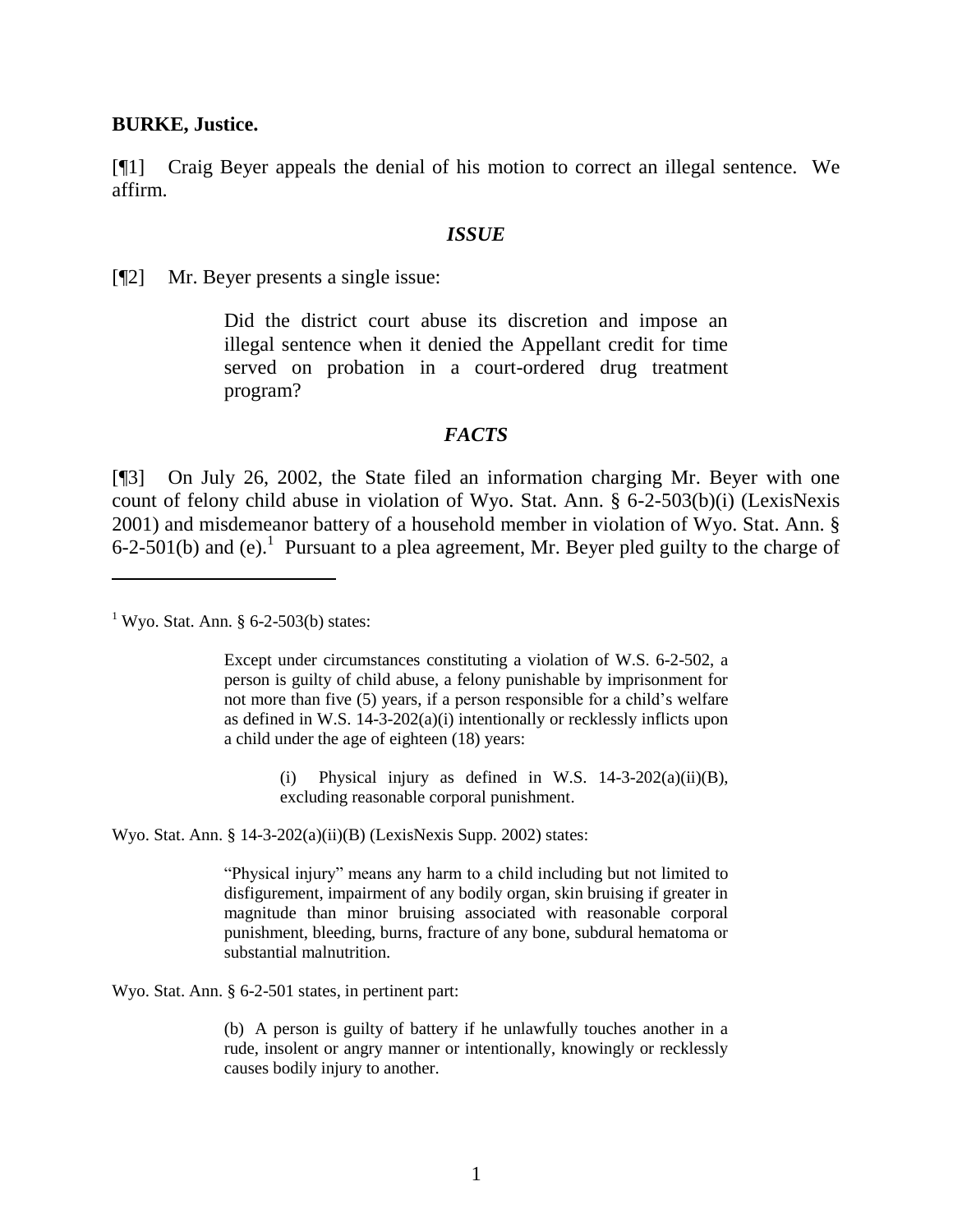felony child abuse and the misdemeanor battery charge was dismissed. Also as part of the plea agreement, the State recommended a sentence of three to five years imprisonment, to be suspended in favor of six months in jail followed by five years of supervised probation. The district court entered a judgment and sentence in accordance with the recommendation. As part of the judgment and sentence, the district court imposed the following terms and conditions of probation:

> XI. The Defendant shall not consume any intoxicants or controlled substances . . . .

> XII. The Defendant shall not be present at any place where alcohol is the main item for sale or distribution . . . .

. . .

. . .

XIV. The Defendant shall undergo a substance-abuse evaluation at a licensed facility at Defendant's own expense, within 30 (thirty) days from the date of this hearing; ... the Defendant shall follow all recommendations of the evaluation. . . .

[¶4] On July 3, 2003, the court entered a *Stipulated Order Releasing Defendant from Custody for House Arrest*. The stipulated order, as its title suggests, provided that Mr. Beyer was to be released from custody and placed on house arrest. It also provided "that all other conditions contained in the Judgment and Sentence . . . shall continue in full force and effect." Scarcely a month later, on August 5, the State filed a petition to revoke Mr. Beyer's probation. The petition alleged that Mr. Beyer had consumed alcohol. Mr. Beyer admitted this allegation. The district court entered an order revoking Mr. Beyer's probation, revoked his house arrest status, and reimposed the remainder of the six month jail time. Mr. Beyer served this jail time without incident and was released

<sup>(</sup>e) A household member as defined by W.S. 35-21-102 who is convicted upon a plea of guilty or no contest or found guilty of simple assault against any other household member, after having been convicted upon a plea of guilty or no contest or found guilty of a violation of W.S. 6-2-501(a), (b), (e) or (f), 6-2-502, 6-2-503, 6-2-504 or other substantially similar law of this or any other state, tribe or territory against any other household member, is guilty of a misdemeanor punishable by imprisonment for not more than six (6) months, a fine of not more than seven hundred fifty dollars (\$750.00), or both.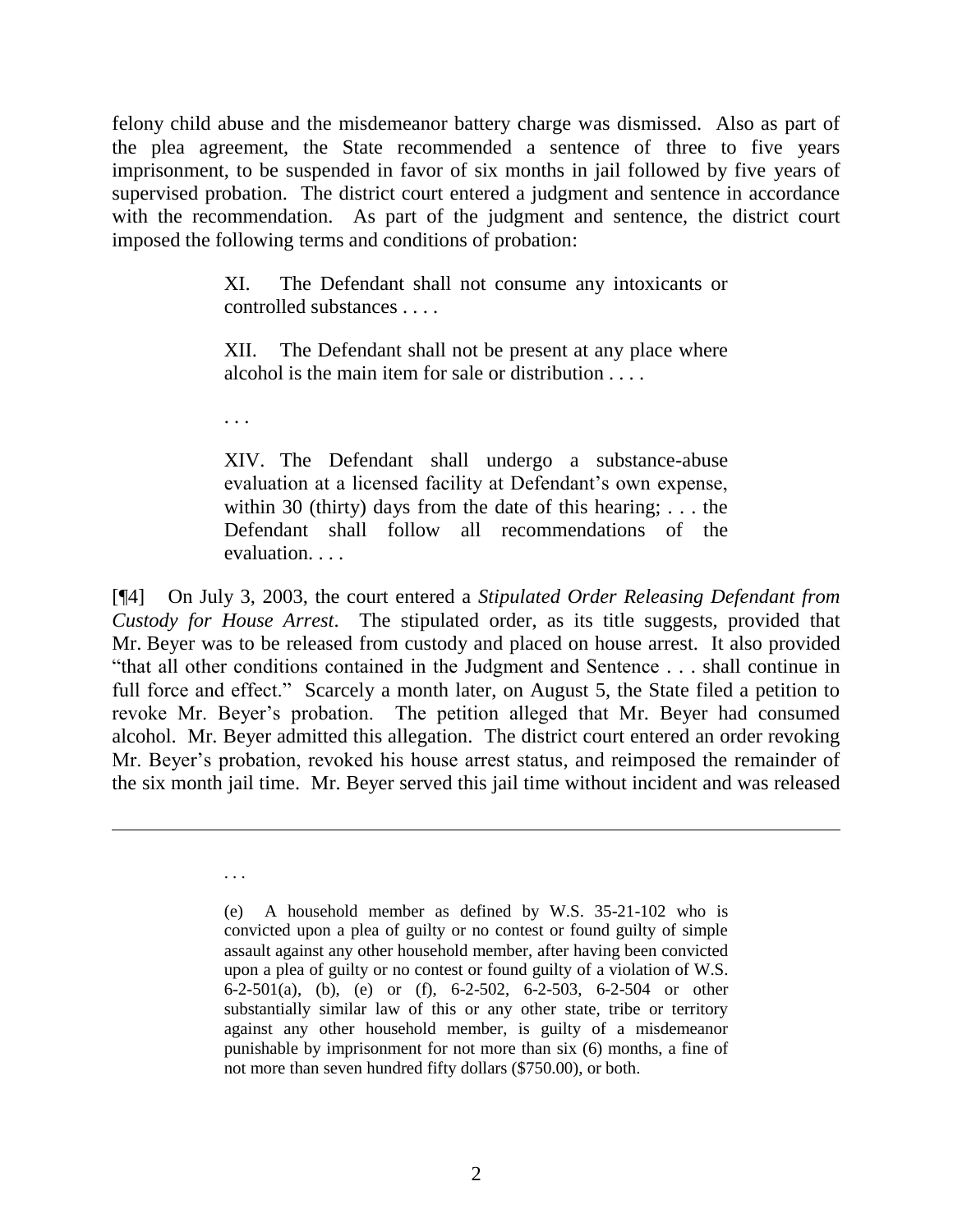on probation.

[¶5] On May 11, 2006, the State filed a second petition to revoke Mr. Beyer's probation. The State alleged that Mr. Beyer violated the probation conditions by drinking alcohol, and by purchasing alcohol from a bar and a package liquor store. Mr. Beyer admitted these violations. On June 26, 2006, the court entered an *Order of Probation Revocation*. In that order, the court imposed the original sentence of three to five years imprisonment. The order contained conflicting calculations of the credit Mr. Beyer was to receive for time served. One paragraph of the order stated that Mr. Beyer was entitled to 180 days of credit. Another stated that he was entitled to 297 days of credit. Several days later, the State filed a *Motion for Order Nunc Pro Tunc* to correct the order to reflect credit of 180 days. The district court granted this motion.

[¶6] On December 13, 2007, Mr. Beyer filed a *Motion for Correction of Illegal Sentence*. Accompanying that motion was an affidavit in which Mr. Beyer alleged that his probation officer ordered him to attend an inpatient substance abuse treatment program "under threat of revocation and an escape charge if [he] did not comply." Mr. Beyer also alleged that, during the time he was on probation, he spent 117 days "in treatment and/or the transitional phase of the treatment program." Mr. Beyer contended that the probation officer's ultimatum implicated *YellowBear v. State*, in which we stated that "[w]hen a probationer spends time at an alcoholism treatment facility as a condition of his probation, he is entitled to receive a credit for that time toward his sentence if a charge of escape from official detention will lie." 874 P.2d 241, 245 (Wyo. 1994). The district court denied Mr. Beyer's motion on January 18, 2008, stating that "[t]here is no evidence in the file to suggest that Defendant should have been given credit for time served at [the treatment facility]." Mr. Beyer timely appealed.

### *STANDARD OF REVIEW*

[¶7] A sentence that does not include proper credit for presentence confinement is illegal. *Doolittle v. State*, 2007 WY 52, ¶ 18, 154 P.3d 350, 356 (Wyo. 2007). Whether a sentence is illegal is a question of law, which we review *de novo*. *Manes v. State*, 2007 WY 6, ¶ 7, 150 P.3d 179, 181 (Wyo. 2007).

### *DISCUSSION*

[¶8] Mr. Beyer, both in the district court and in this Court, accurately states that a probationer is entitled to credit for time spent in an inpatient alcohol treatment facility when a charge of escape will lie.<sup>2</sup> *YellowBear*, 874 P.2d at 245. He does not, however,

<sup>&</sup>lt;sup>2</sup> "A person commits a crime if he escapes from official detention." Wyo. Stat. Ann.  $\S$  6-5-206(a).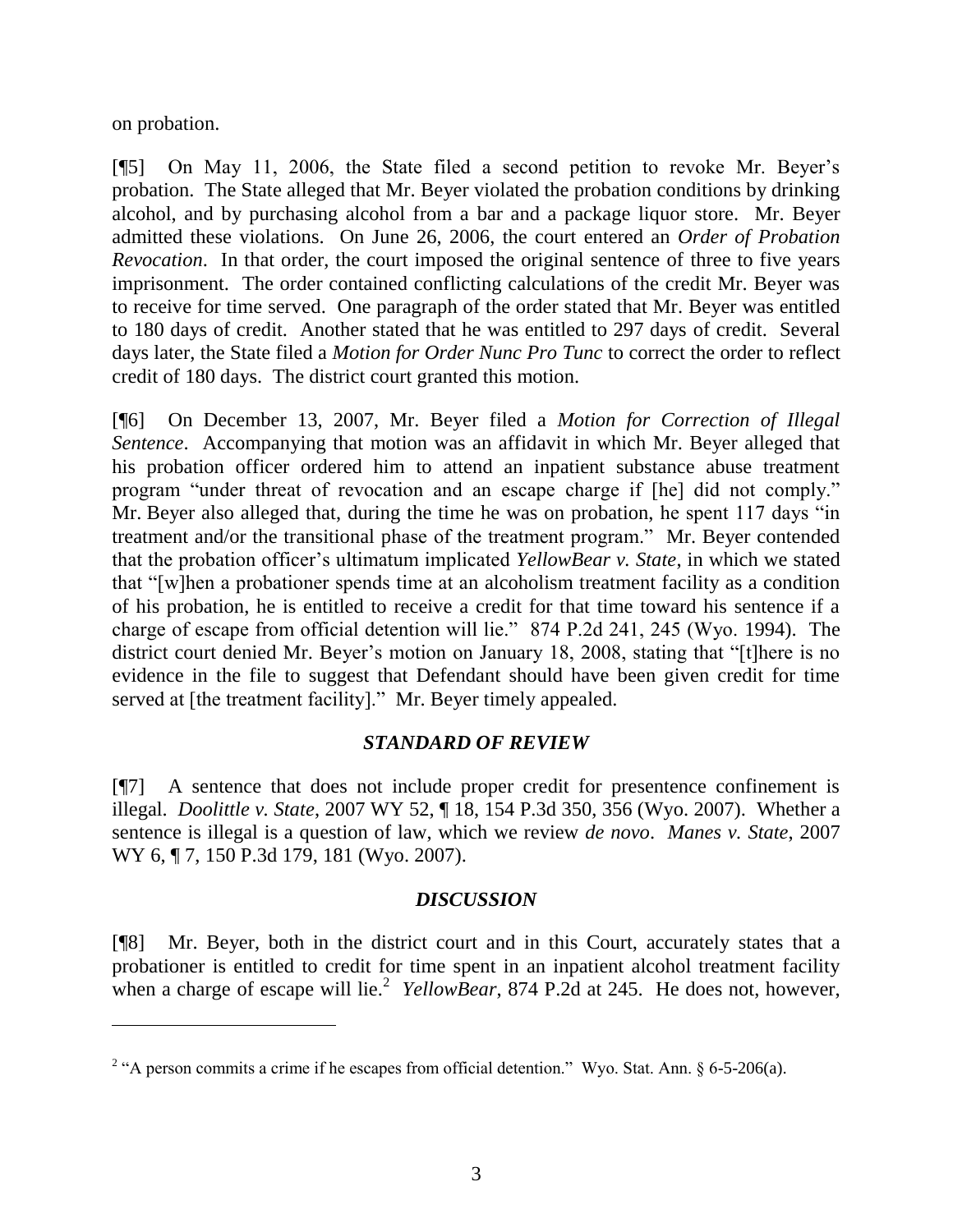correctly apply this rule of law to the facts in this case. Mr. Beyer asserts the following:

In telling [Mr. Beyer] that he would be revoked and charged with escape, the Parole Officer made attendance and completion of the [treatment] Program a *de facto* condition of his probation, as well as an actual condition imposed in the Judgment and Sentence.

Mr. Beyer appears to reason that the probation officer's statement entitles him to credit for his time spent in the inpatient alcohol treatment program. We disagree.

[¶9] In *YellowBear*, we examined three separate periods of court-ordered treatment. *Id.* at 245-46. The district court's order regarding Mr. YellowBear's first period of treatment stated:

> **IT IS FURTHER ORDERED** that the Defendant shall not leave the treatment center except in the custody of the Fremont County Sheriff's Department, *and that the Defendant is considered to be in custody while at the program*.

*Id.* at 245 (emphasis added). When we considered this language, we determined that "[t]he district court's order defined a level of custody which was tantamount to confinement at the Fremont County Jail. The order contemplated that the custody would be at the level of official detention." *Id.*

[¶10] We arrived at the opposite conclusion for Mr. YellowBear's second and third treatment periods. The district court in *YellowBear* stated the following regarding the second period of treatment:

> Should you leave the [treatment] program without authority or be terminated before you complete treatment, the Fremont County Sheriff's office shall be notified immediately by the

Wyo. Stat. Ann. § 6-5-201(a)(ii).

 $\overline{a}$ 

<sup>&</sup>quot;Official detention" means arrest, detention in a facility for custody of persons under charge or conviction of [a] crime or alleged or found to be delinquent, detention for extradition or deportation, or detention in any manner and in any place for law enforcement purposes. "Official detention" does not include supervision on probation or parole or constraint incidental to release on bail.